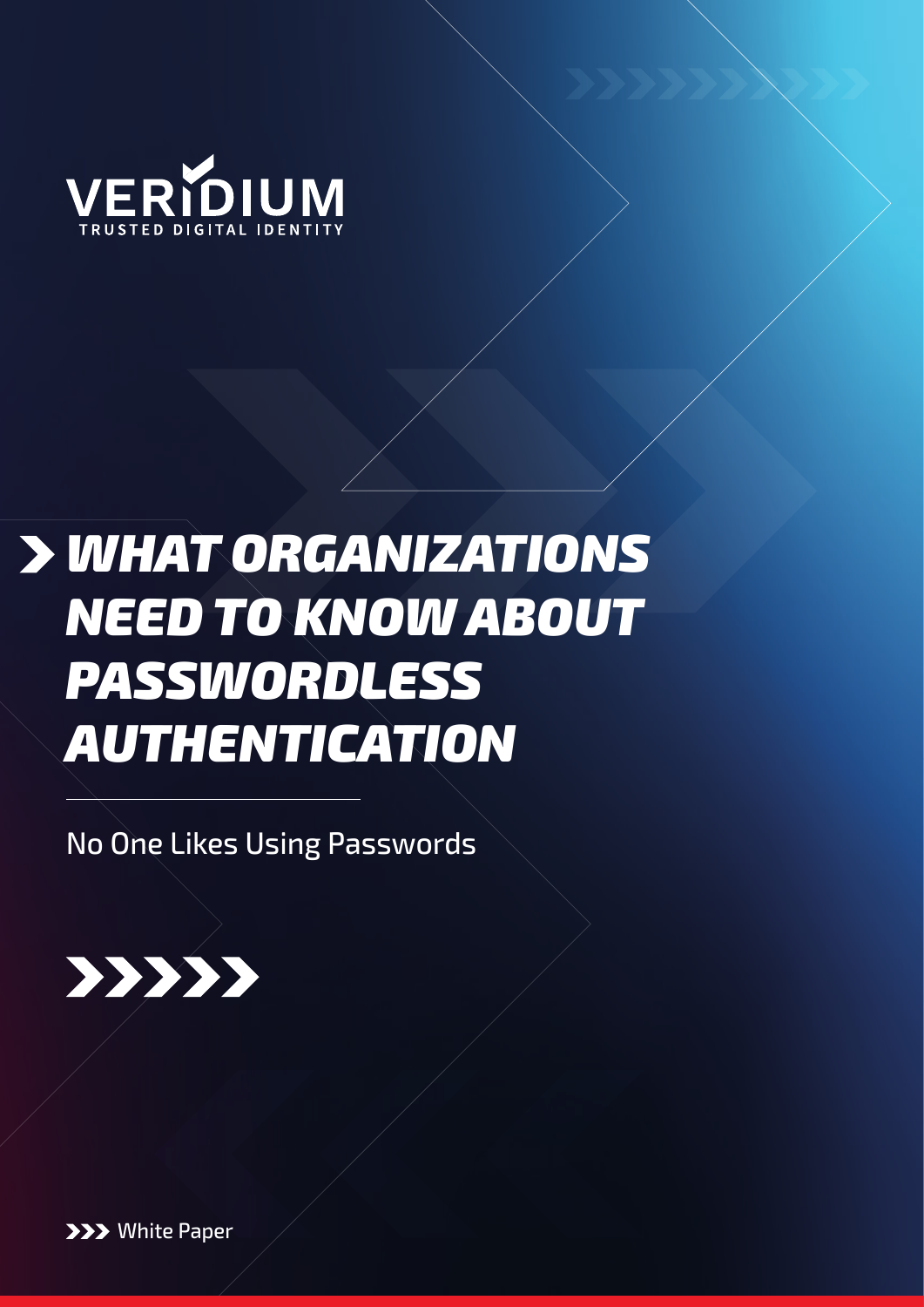

# **WHAT ORGANIZATIONS NEED TO KNOW ABOUT PASSWORDLESS AUTHENTICATION**

# **NO ONE LIKES USING PASSWORDS**

Security and IT professionals loathe them because of their security risks. Chief digital experience officers or anyone who handles user experience dislike passwords because they're not very user friendly. Lastly, there are the users, a category that encompasses everyone. While they don't like using passwords for many reasons, having to remember them likely tops the list.

Although we complain about passwords, they've been the main way we authenticate since their invention in the 1960s. But that's changing. Passwordless authentication is now an option. By eliminating passwords, companies can improve their security posture while providing people with a better user experience.

This guide provides an in-depth perspective on passwordless authentication. You'll learn what user experience and security benefits passwordless authentication provides, how it saves businesses money and why organizations, including Microsoft, are adopting this technology.

## **WHAT IS PASSWORDLESS AUTHENTICATION**

The definition of passwordless authentication is straightforward: passwords aren't used in the authentication process. Nothing is hashed, transmitted between a laptop and a server or used for single sign-on. There are no passwords to remember, forget, type in or reset. And there aren't any credentials for threat actors to steal. How passwordless authentication is carried out is a bit more complicated. Some methods that can be used for passwordless authentication include using biometrics, a soft token that's delivered by either text or email, a hard token or a magic link.

Each of these passwordless authentication methods comes with benefits and drawbacks. People have grown accustomed to using biometrics to unlock their smartphones and mobile apps. The experience is faster and easier than using a password. But security concerns over what happens if biometric data is exposed in a breach could hinder wider adoption of this technology.

Magic links and tokens also offer a better authentication experience compared to passwords. But neither one validates a person's identity. The assumption is that the person opening the email or text with the passcode is the intended recipient. But after an account is compromised, especially if it's an email account, attackers have a direct path to taking over other accounts linked to that email address. Even novice attackers can search an inbox, learn what other services a person uses and initiate a password reset, giving them control of the account. Cell networks can be hacked, allowing attackers to intercept text messages sent over the network, and tokens are cumbersome for people to carry around and costly for organizations to maintain.

*With passwordless authentication, no passwords are used. Nothing is hashed or transmitted and there's nothing for employees to remember, forget, type in or reset.*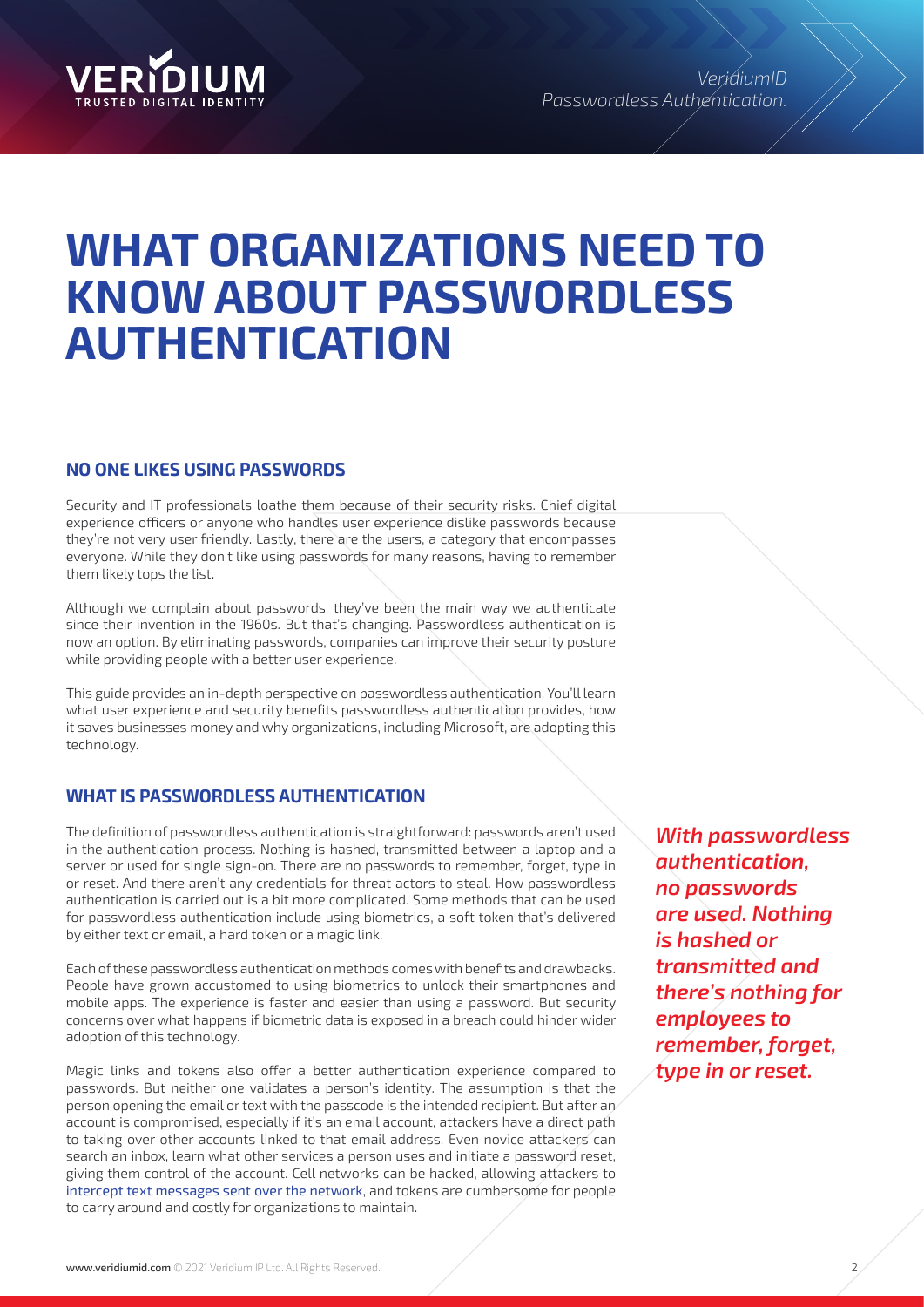

### **WHAT ARE THE BENEFITS OF PASSWORDLESS AUTHENTICATION**

#### **Better user experience**

Passwordless authentication provides an overall better user experience. Eliminating passwords means people don't have to remember them and provides faster access to applications and services. You break the cycle of remembering your password, typing it in, trying another password because the first one didn't work and repeating this process until one works or you give up and reset it (only to be told you can't use that password since you've used it before). Instead, you use your biometrics and smartphone, for example, to efficiently and quickly authenticate. Here's how eliminating passwords benefits employee, consumer and transaction authentication.

#### **Employee authentication**

At work, keeping track of passwords becomes more challenging as we use more cloud services and applications. There's a password to log in to your laptop, another for Salesforce, another for Gmail, another for Dropbox, among the many applications employees use. While browsers can store passwords, many enterprises have password management policies that require users to change their passwords at frequent intervals (there's also the challenge of remembering your password when you access a cloudbased application from another browser, like the one on your home computer). In theory, people should use unique passwords for each account. In reality, most people reuse passwords or modify them slightly. Password reuse is a major security violation that can have major repercussions but more on that in the section that talks about passwordless authentication's security benefits.

Removing passwords from the enterprise increases worker productivity by changing the dynamic around password resets. Typically, resetting a password means contacting the IT department and waiting for someone from the department to field your request. The wait time is impacted by other projects the IT administrator is working on, meaning you could be waiting awhile to reset your password and get back to work. Or, in larger enterprises, a password reset can trigger a multi-step, time-consuming process that includes contacting a worker's manager. Password resets can mean people spend their day resetting a password instead of working.

Then there are the operational costs to password resets. Password resets cost companies \$70 per employee, according to Okta. Veridium estimates that password resets annually cost organizations \$1.9 million based on an enterprise with 10,000 employees. Out of all the tasks IT administrators handle, passwords resets probably rank low. Their time could be better spent on projects that add value to the business.

*Eliminating passwords benefits employee, consumer and transaction authentication*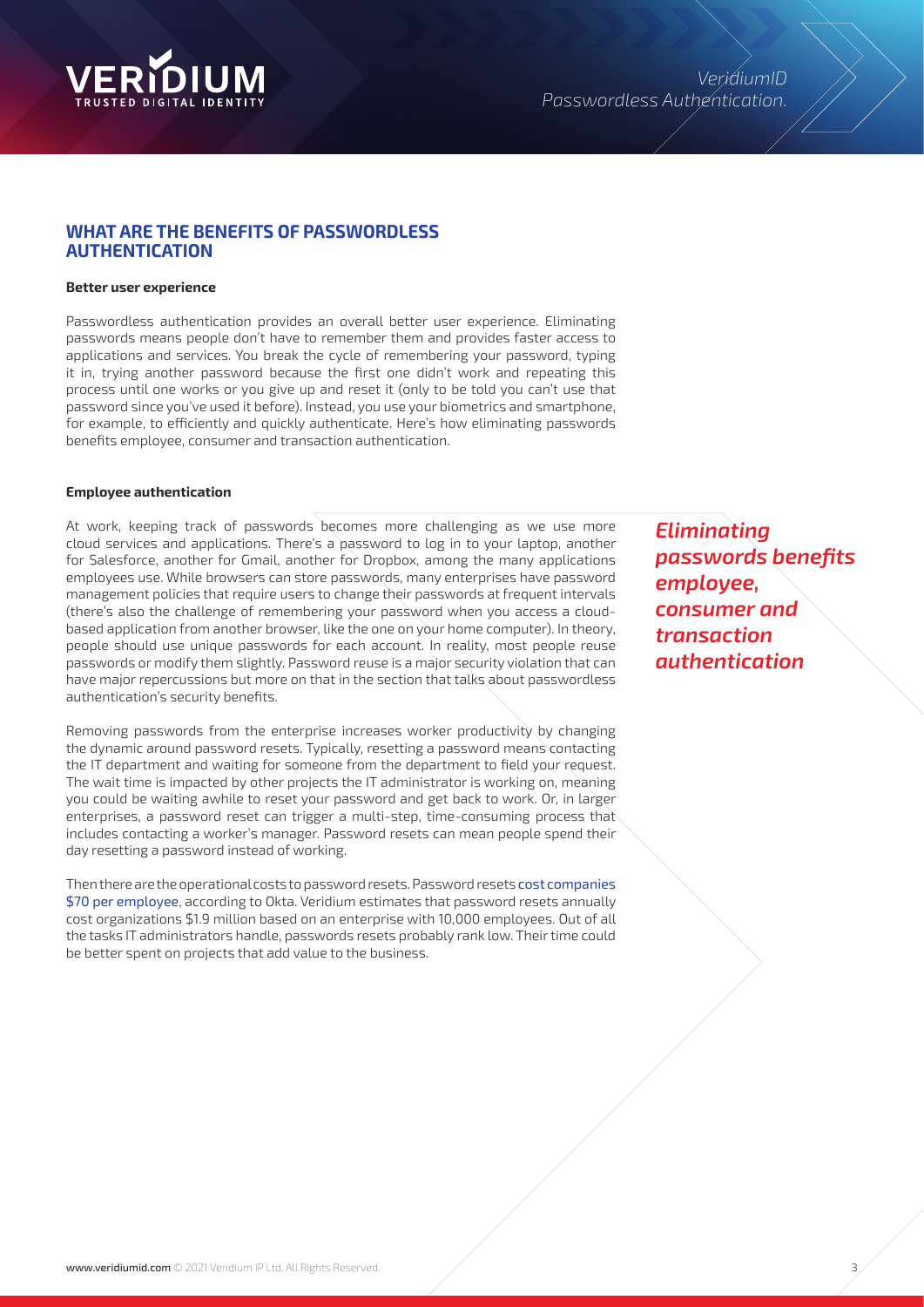

#### **Consumer authentication**

People expect consumer technology, especially any activity involving a smartphone, to provide fast and seamless user experiences. Passwords, however, deliver the opposite experience. Take mobile banking apps. Customers could type in either a password or PIN to authenticate, approve high-risk transactions or transfer money.

But manually entering this information isn't efficient and doesn't offer the experience people expect from mobile apps. Given the ubiquity of smartphones equipped with biometric sensors, people have grown accustomed to using "what they are" instead of passwords to complete tasks like unlocking a phone or mobile app. They want to press a fingerprint sensor, take a selfie or snap a picture of their fingerprints to prove who they are.

Consumer technology is now associated with passwordless authentication. Companies that realize people expect passwordless authentication in consumer use cases and adopt this technology stand to retain customers and attract new ones. With so many companies offering similar services and products, authenticating with as little friction as possible offers a competitive advantage. People want to use technology that simplifies their lives, especially one that does away with passwords.

# *Password resets annually cost organizations \$1.9 million based on an enterprise with 10,000 employees, according to Veridium's estimates*

#### **Transaction authentication**

Quickness and efficiency are associated with online shopping. People want to quickly buy items without entering credit card information, a billing address or a password. But the checkout process could slowdown as governments pass regulations similar to the strong customer authentication (SCA) component of PSD2 in Europe, which requires twofactor authentication for certain transactions. Passwordless authentication provides two-factor authentication while allowing shoppers to checkout seamlessly if the right authentication elements are used. For instance, authentication using biometrics and a smartphone provides a faster, better experience than making customers switch between their email app and browser in order to enter a password that's been emailed to them.

Selecting the right authentication method is also key in transactions that involve step-up authentication, like transferring money to another account. While customers could enter a one-time password that's texted to them, toggling between screens doesn't provide an ideal or seamless experience.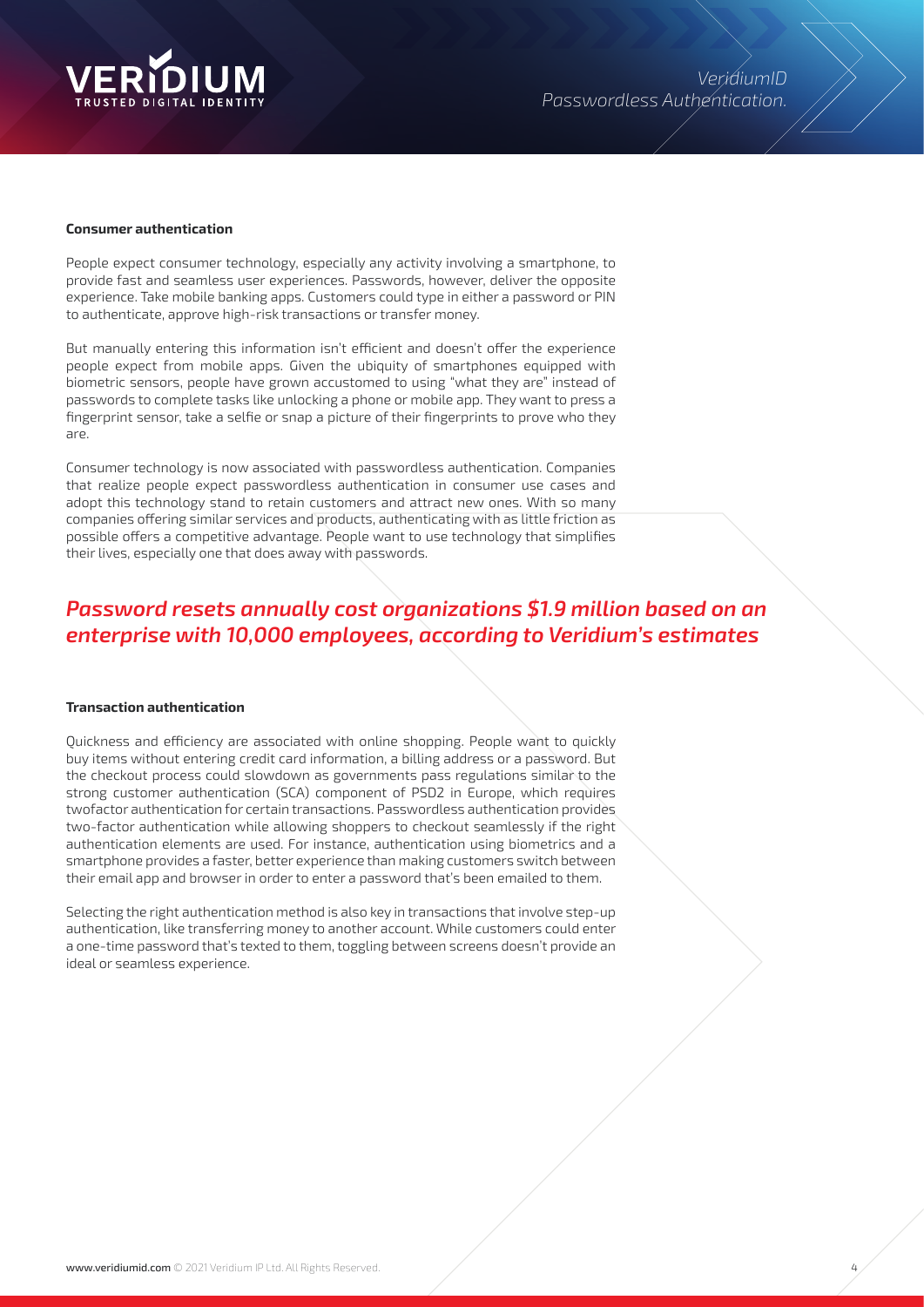

#### **Improved security**

Passwords have a security problem. Turns out, they're not an ideal way for protecting data. Passwords are frequently stolen in data breaches or phishing attacks and end up with threat actors who use them in other attacks. Just look at the Verizon Data Investigations Breach Report. Each year it seems to list phishing and stolen credentials as two of the top tactics used by attackers. The 2019 report was no exception: 32 percent of the 41,686 security incidents covered in the report involved phishing and 29 percent involved stolen credentials.

Leveraging usernames and passwords remains a key tactic for threat actors. In an attack that targeted 10 mobile carriers, collecting usernames and passwords from compromised machines was integral to the campaign. Having credentials allowed the attackers to move laterally and eventually compromise the Domain Controller, giving them full control of the victims' network.

Adding to the security issues around passwords is that people violate a cardinal security rule and reuse them (that's in addition to other poor security practices like slightly modifying passwords or using common phrases). With credentials commonly exposed in data breaches (Veridium calculated that 390 million passwords were exposed in some of 2018's largest data breaches), there's an increased chance that, eventually, a person's username and password will end up in the public domain. Attackers know people reuse passwords and there's a possibility that a stolen password could get them into users' high-value accounts.

By eliminating passwords, the security risks associated with them are mitigated. Phishing attacks lose their potency if there aren't any credentials to con out of employees. And if there aren't passwords to steal, threat actors can't use them to infiltrate companies.

# **WHY THIS IS THE TIME FOR PASSWORDLESS AUTHENTICATION**

Call it the perfect storm for passwordless authentication. There's the perennial business and security need to reduce the risks with using passwords. Meanwhile, government regulation and user experience concerns mean companies are considering authentication methods that don't involve passwords.

From a business perspective, resetting passwords is expensive. Organizations have better ways to spend \$1.9 million, which is how much business spend yearly on resetting passwords. Factor in the steady stream of stories about credentials being used in attacks and companies are even more keen to ditch passwords. Security incidents, regardless of the initial penetration vector, are costly. Repercussions can include data breaches (see Home Depot, Equifax and countless other companies), fines (see British Airways for violating GDPR), brand damage (see Sony) or lost revenue (see shipping company Maersk due to NotPetya). Rather than building walls to keep out attackers, enterprise information security focuses on mitigating security risks, including relying less on passwords by rolling out passwordless authentication.

*Passwords are frequently stolen in data breaches or phishing attacks and end up with threat actors who use them in other attacks*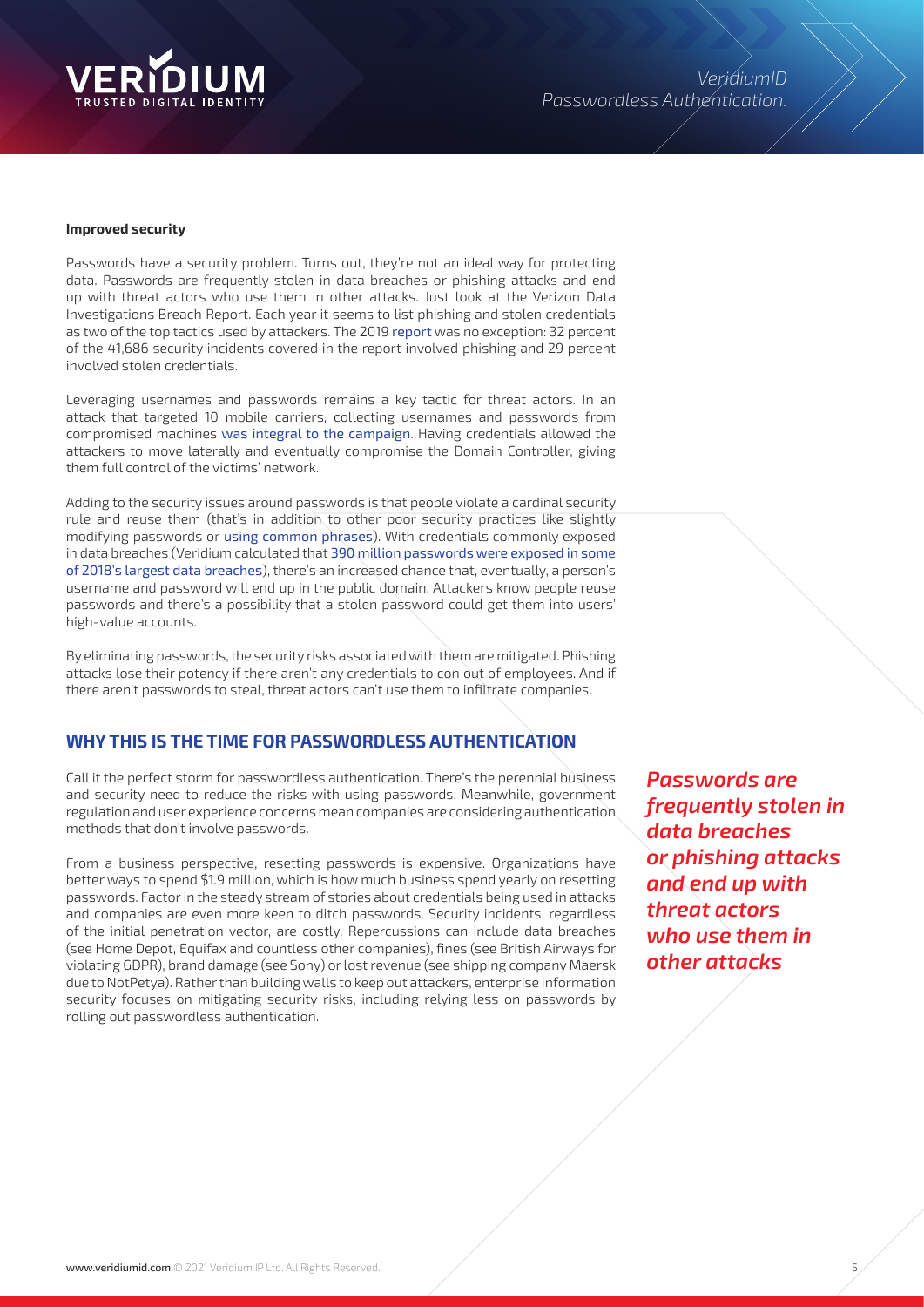

Reflecting enterprise interest in passwordless authentication, Gartner noted an uptick in passwordless inquiries from companies in 2018. The research firm predicted that by 2022, 60 percent of global companies and 90 percent of midsize companies will implement passwordless methods in more than half of use cases, up from 5 percent in 2018.

Microsoft is heavily vested in enterprise adoption of passwordless authentication. The technology giant is replacing passwords with biometrics for employee access this year and expects other companies to follow suit within six years. To encourage enterprise use of biometrics, the next major Windows 10 release will give people the option of using Windows Hello instead of a password to access Microsoft accounts.

Meanwhile, regulation calling for two-factor authentication, such as SCA, is forcing companies to reconsider how their customers authenticate. Instead of looking at compliance as a burden, some companies are using regulations as an opportunity to help their business. With regulation around two-factor authentication, companies want to provide people with the best user experience possible. Make it difficult for them to access accounts or services will upset customers and drive them to competitors. Aware that passwords provide a less-than-enjoyable user experience, companies are using compliance as a reason to eliminate them.

### **THE CASE FOR PASSWORDLESS AUTHENTICATION WITH SMARTPHONES AND BIOMETRICS**

While there are different ways to carry out passwordless authentication, using smartphones and biometrics is the ideal choice for users and enterprise security.

FAMILIAR TECHNOLOGY: People are accustomed to using smartphones and biometrics to authenticate. They know how to use a fingerprint sensor, take a selfie or take a picture of their fingerprints with a phone's camera.

PEOPLE THINK MOBILE FIRST: Given the ubiquity of smartphones, people expect anything that's related to technology, whether it's for their personal lives or at work, to have a strong mobile component.

CONVENIENT AUTHENTICATION: With one-time passwords and PINS, people have to toggle between either a text message or email and an authentication screen that's likely in another app. Biometric authentication eliminates the hassle of switching between screens to authenticate.

BIOMETRICS ARE SECURE: Biometric templates can be securely stored using encryption and a distributed data model, which breaks the template into two pieces and stores one on a person's smartphone and the other on a company's server. Attackers would need to access both the smartphone and the server to complete the biometric template. And even if attackers carried out the complicated process of spoofing biometrics, technologies like liveness detection and behavioral analysis mitigate the chances that the spoofed biometric will fool a biometric sensor.

EMPLOYEES ARE READY FOR PASSWORDLESS AUTHENTICATION AT WORK: A poll from research from identity and access management company Okta found that 70 percent of respondents want to use biometric authentication at work. A Veridium poll found similar enthusiasm for using biometrics at work, mainly so people don't have to remember passwords.

*Gartner predicted that by 2022, 60 percent of global companies will implement passwordless authentication*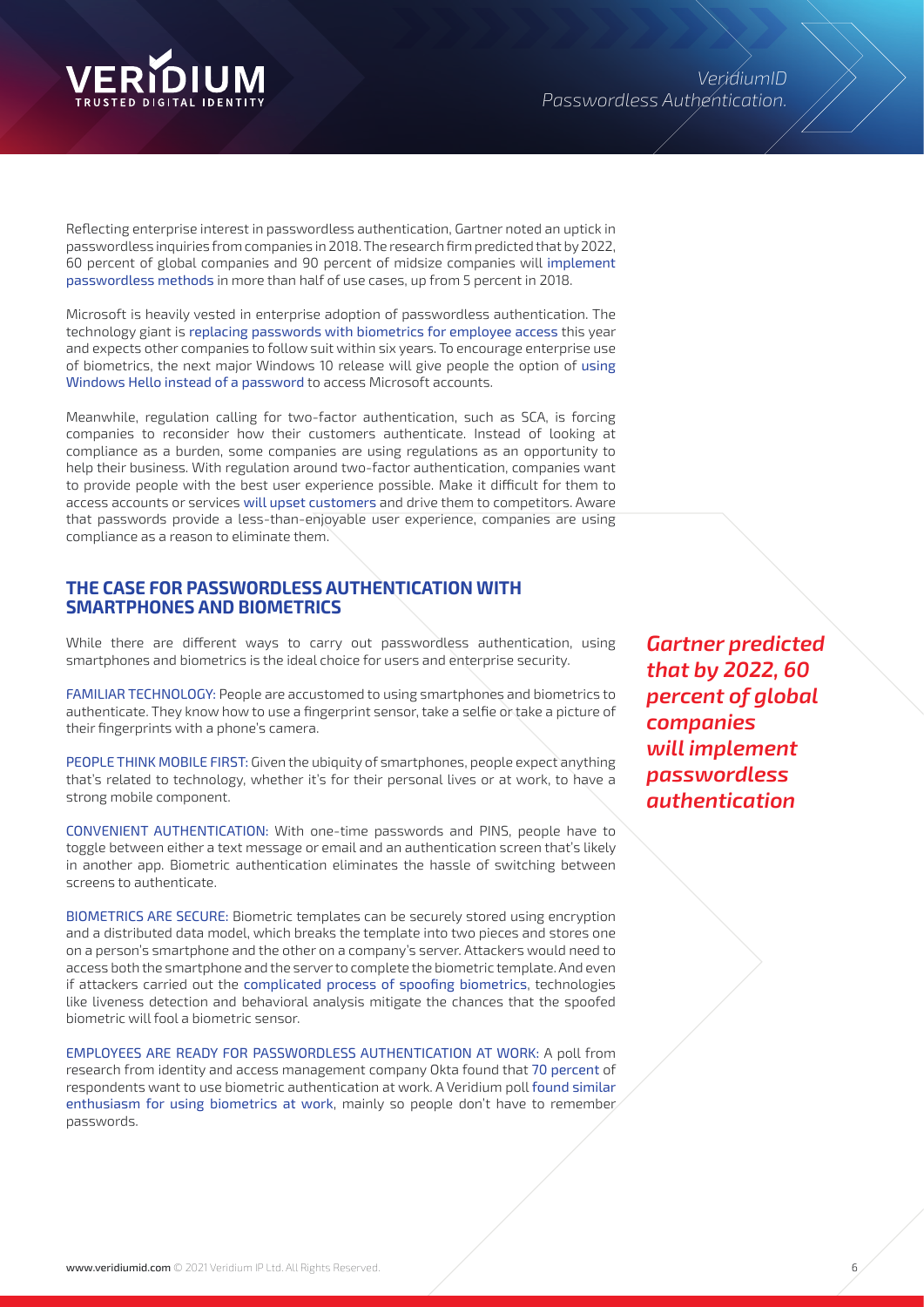

*VeridiumID Passwordless Authentication.*

# **CURIOUS ABOUT GOING PASSWORDLESS?**

# **HERE'S WHAT TO CONSIDER**

For enterprises that are looking into passwordless authentication using biometrics, here's what to keep in mind:

- Find a passwordless authentication platform that works in complex IT environments. The product should work with many OSes, including Windows 10, Windows 7, older versions of Windows and macOS, and allow employees to authenticate with commonly used enterprise applications including Salesforce, G Suite and Citrix.
- Make sure the password is completely removed from the authentication process and not saved in the cloud, on a server, on a laptop or on another device.
- Focus on the user experience. People want to authenticate quickly and easily. The goal is to make authentication less cumbersome.
- Look for passwordless authentication platforms that leverage smartphones and biometrics. People have mobile-first and biometricspreferred attitudes toward authentication. Extra hardware isn't appealing to users, who have to carry it, or organizations, which have to purchase and support it.

*Using smartphones and biometrics for passwordless authentication is the ideal choice for users and enterprise security*